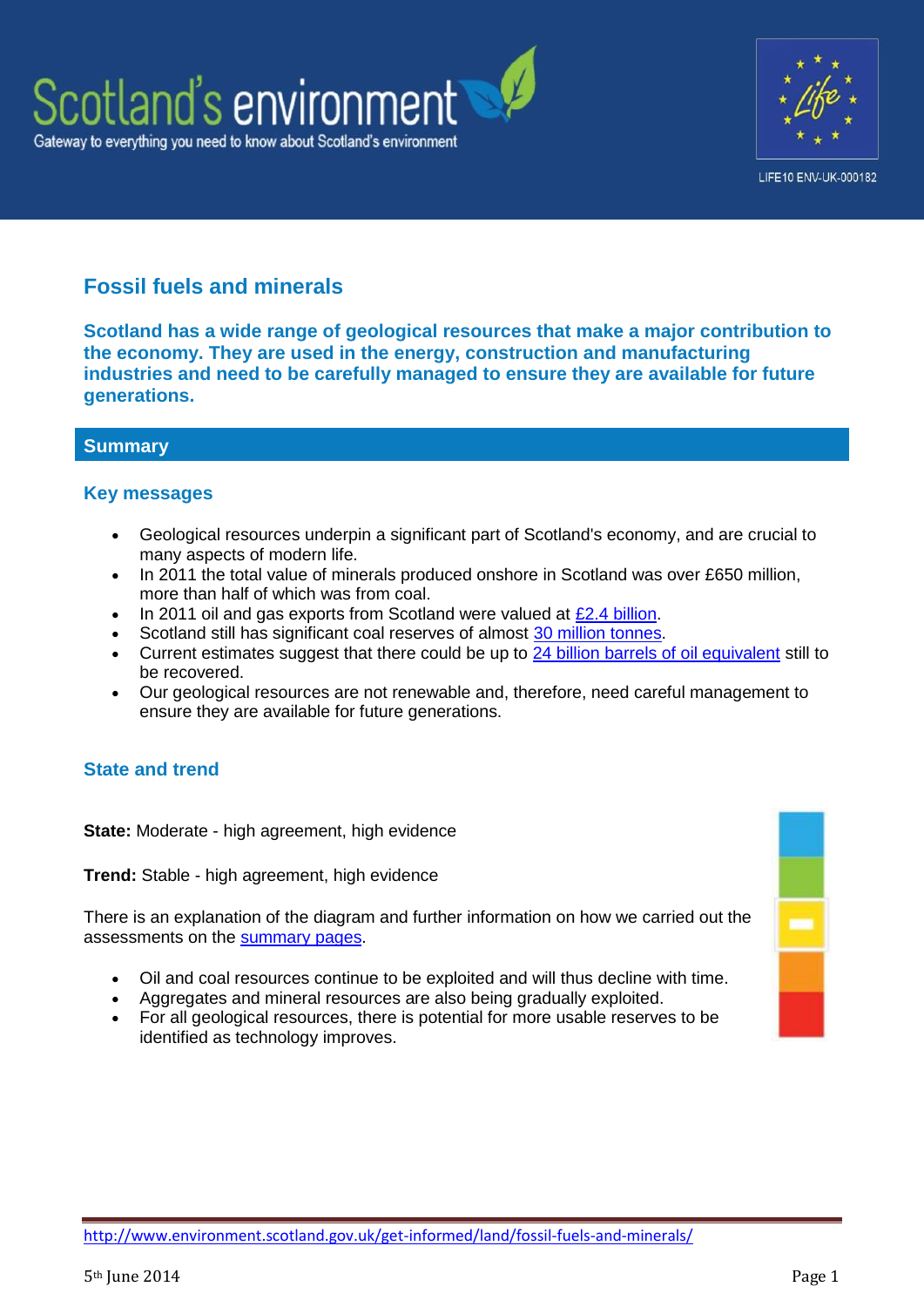



#### **Overview**

Scotland's geological resources are all those materials that can be extracted from the earth and used in practical applications. They underpin a significant part of Scotland's economy, and are crucial to many aspects of modern life. They include fossil fuels (coal, oil and gas) for energy; materials used in construction; metallic minerals; and a wide range of other 'industrial minerals' that are used, for example, to make glass and ceramics. In 2011 the total value of minerals produced onshore in Scotland was over £650 million, while in 2011 Scottish Enterprise valued oil and gas exports from Scotland at [£2.4 billion.](http://www.scottish-enterprise.com/~/media/SE_2013/Knowledge%20Hub/Insight/oil%20and%20gas/2011%202012%20Oil%20Gas%20International%20Activity%20Survey.pdf) Many of these resources are non-renewable and, therefore, need careful management.

Scotland's geological resources are part of its wider geodiversity, and have been exploited for thousands of years since early inhabitants used local stone for building and tool-making.

Lead and silver have been mined in Scotland since the 13th century, and some of the major deposits were known in Roman times. The Industrial Revolution in Scotland was largely driven by the availability of coal in the Central Belt, and most of Scotland's cities are built from local stone. Since the 1970s, the offshore oil and gas industries have boomed.

The range of geological resources found in Scotland underpins many aspects of our daily lives, being particularly important for energy and construction.

Scotland has abundant fossil-fuel resources, including onshore coal and offshore oil and gas. Some areas may also be suitable for the production of geothermal energy. Widespread areas of sand, gravel and hard rock can provide all the aggregates needed for construction and infrastructure development. There are many areas of rock suitable for use as building, paving and roofing stone, although these are currently only worked to a limited extent due to the availability of cheap imports. Some smaller deposits of certain industrial and metallic minerals also occur in Scotland. Groundwater is also an important resource.

#### **State**

Scotland has significant fossil-fuel and mineral reserves. Our land area and the sea bed around the coast are rich in fossil fuels, mainly onshore coal and offshore oil and gas. Extensive coal deposits are found in the Central Belt. Currently all coal mining in Scotland is opencast. At present there is permission for extraction of almost [30 million tonnes of coal](http://www.scotland.gov.uk/Topics/Business-Industry/Energy/Energy-sources/traditional-fuels/coal) at opencast sites. The main resources of oil and gas lie offshore and it is estimated that there could be up to [24 billion barrels of oil](http://www.oilandgasuk.co.uk/cmsfiles/modules/publications/pdfs/EC038.pdf)  [equivalent](http://www.oilandgasuk.co.uk/cmsfiles/modules/publications/pdfs/EC038.pdf) still to be recovered.

<http://www.environment.scotland.gov.uk/get-informed/land/fossil-fuels-and-minerals/>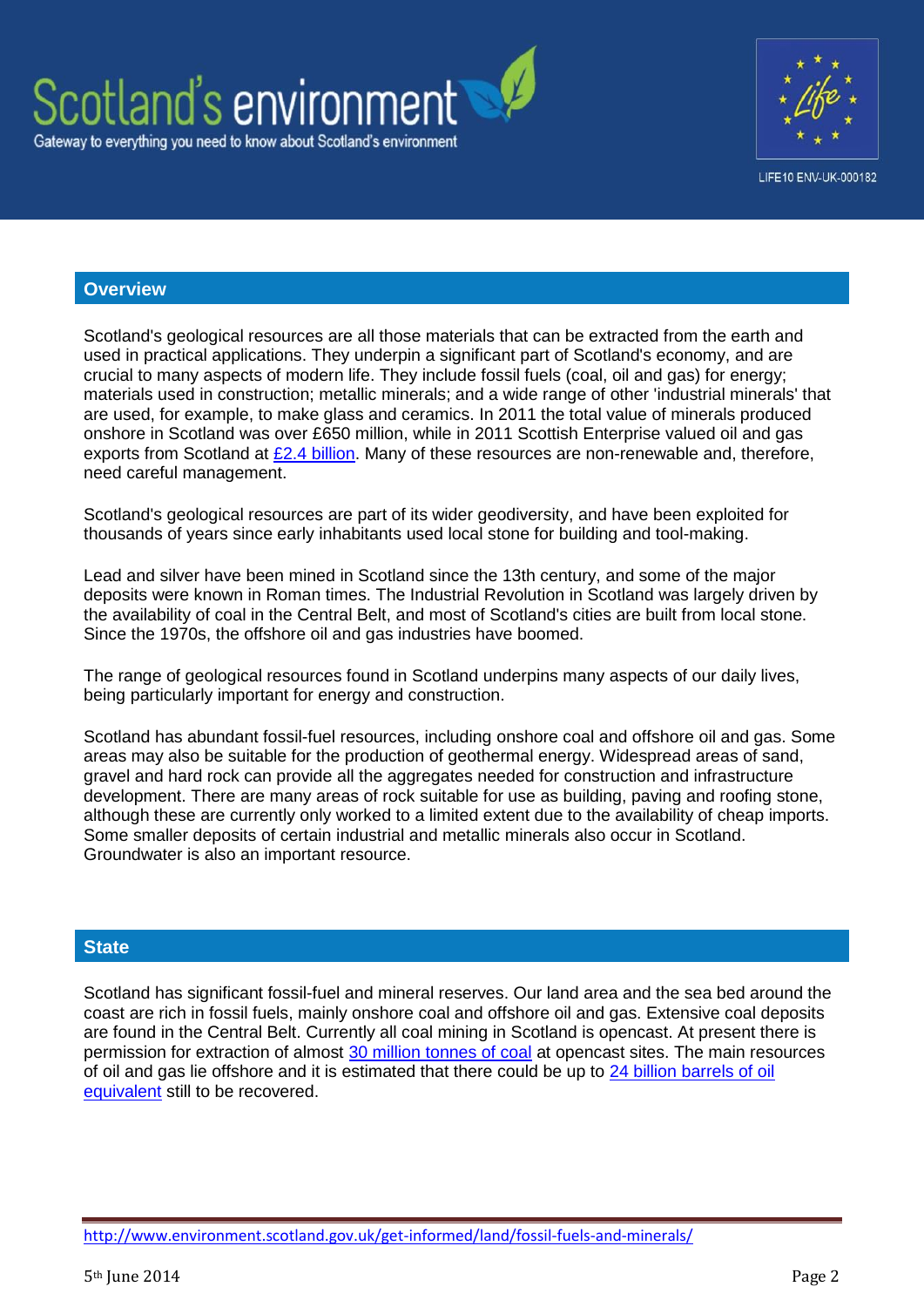



Scotland's varied geology provides extensive resources of raw materials for construction. Hard igneous rocks are widely quarried for aggregate. Industrial minerals such as barytes are also quarried. There are no metal mines currently working in Scotland. Important metal deposits (e.g. gold) are known to exist, however at present they are not economically viable.

The majority of Scotland's geological resources are non-renewable, and therefore need careful management to ensure they will be available for future generations.

#### **Energy resources**

Scotland's land area and the sea bed around the coast are rich in fossil fuels, mainly onshore coal and offshore oil and gas. Peat is also worked for fuel on a small scale.

Extensive coal deposits are found in the Central Belt, and have been mined on a large scale since the 18th century. In the past, coal was extracted from underground mines, but all coal mining in Scotland is now opencast. The total annual production of coal in Scotland has been in the range of 5–8 million tonnes since 1995, but has been falling since 2005 and dipped below 5 million tonnes in 2012 (for more information, see the [Opencast Coal Survey 2012\)](http://www.bgs.ac.uk/mineralsuk/mines/coal/occ/home.html). Scotland still has a significant coal resource, with almost [30 million tonnes of coal](http://www.scotland.gov.uk/Topics/Business-Industry/Energy/Energy-sources/traditional-fuels/coal) at opencast sites that have permission for extraction, as well as other deposits, including deeper coal seams that are not currently being mined. Extensive exploration in the past means that the location of most coal deposits is well known<sup>1</sup>.

In the future, some of Scotland's coal could be exploited through new technologies, such as underground coal gasification (UCG) or coal bed methane (CBM). UCG is a method of converting deep coal into a synthetic combustible gas while it is still underground, which allows energy to be extracted from coal that cannot be mined by conventional means. CBM involves extracting the methane that occurs naturally within coal seams, leaving the coal unaltered. The development of new methods such as these mean that Scottish coal could make a major contribution to the country's energy budget for many years to come. However, the use of coal would need to be balanced with the drive towards a low-carbon economy, for example, through the use of carbon capture and storage (CCS).

Oil was produced onshore in central Scotland from oil shales during the 19th century. Shale in this area may now offer the potential for [shale gas](http://www.bgs.ac.uk/research/energy/shaleGas/home.html#ad-image-0) extraction, through the use of hydraulic fracturing ('fracking'). However, the main resources of oil and gas lie offshore, in the North Sea and on the Atlantic margins west of Shetland, and those in the North Sea have been exploited on a large scale since the 1960s. Some [42 billion barrels of oil equivalent](http://www.oilandgasuk.co.uk/cmsfiles/modules/publications/pdfs/EC038.pdf) have been extracted from the sea bed around the UK since 1970. Although the North Sea is a mature oil and gas province, widespread exploration continues on the Atlantic margins, and ongoing exploration and development are expected to continue to prove new reserves. Current estimates suggest that, as long as the UK sea bed remains a competitive oil and gas province in which to invest, there could be up to [24 billion](http://www.oilandgasuk.co.uk/cmsfiles/modules/publications/pdfs/EC038.pdf)  [barrels of oil equivalent](http://www.oilandgasuk.co.uk/cmsfiles/modules/publications/pdfs/EC038.pdf) still to be recovered, and the industry will [be active beyond 2050.](http://www.oilandgasuk.co.uk/cmsfiles/modules/publications/pdfs/EC038.pdf)

The longevity of the oil and gas industry will depend on the price of oil and gas, the tax regime and technological developments, as well as exploration and operational costs.

<http://www.environment.scotland.gov.uk/get-informed/land/fossil-fuels-and-minerals/>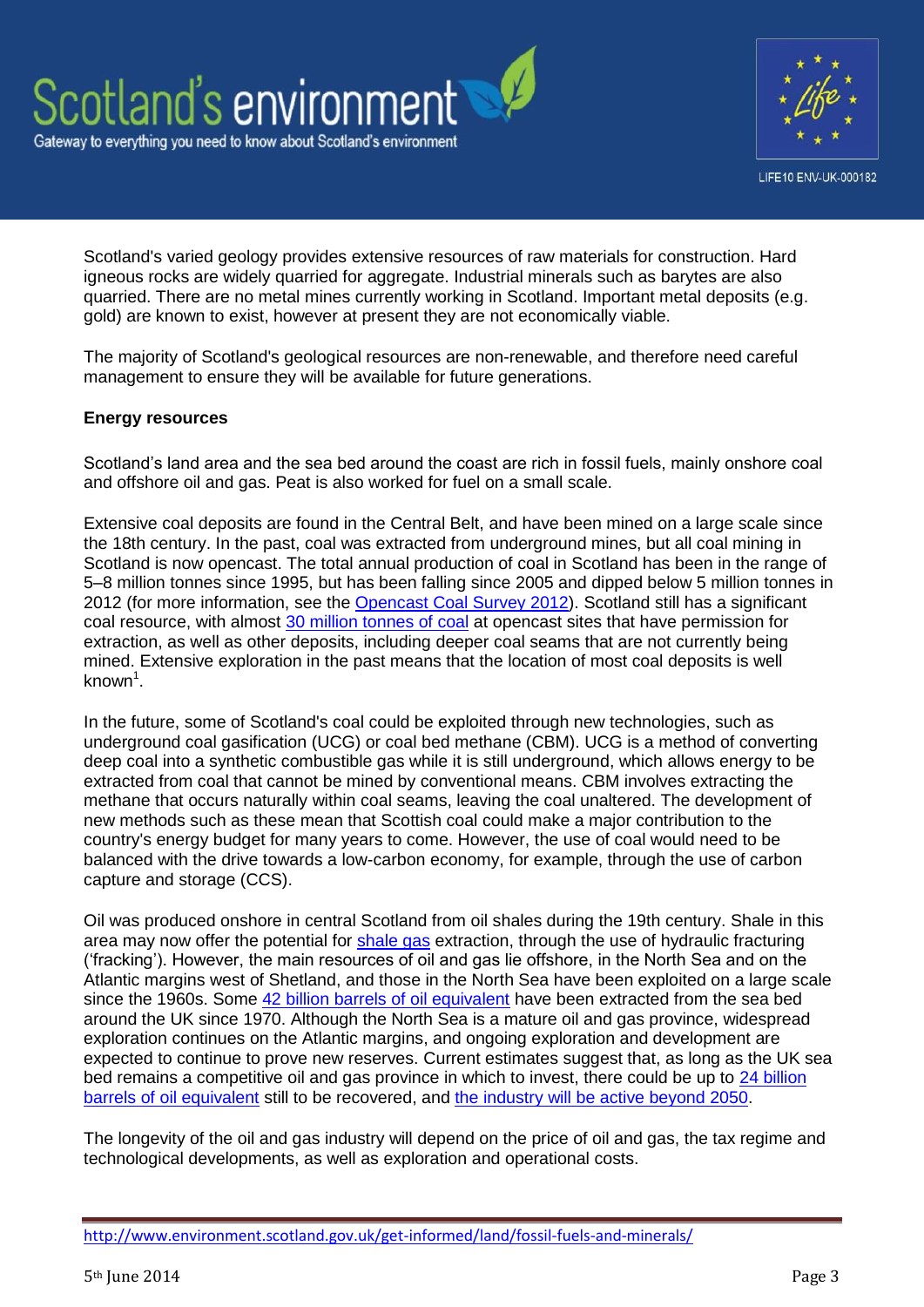

Oil and gas are currently Scotland's principal sources of fuel and power, although their contribution to electricity generation will reduce as renewables become more important.

Many oil and gas fields in the North Sea that are approaching or have reached the end of production could potentially offer appropriate locations for CCS. This involves capturing carbon dioxide from large emission sources such as power stations, and storing it in suitable rock deep beneath the earth's surface. Although CCS technology is currently at a developmental stage, research has shown that [Scotland has large areas of rock that would be suitable for carbon dioxide](http://www.scotland.gov.uk/Resource/Doc/270737/0080597.pdf)  storage

In many areas, geothermal energy for heating can be extracted via ground-source heat pumps from the top 10–15 m of the ground, which is heated by solar radiation. The possibility that substantial reservoirs of geothermal energy exist at deep but accessible levels in some parts of the country is also now being investigated.

#### **Construction resources**

Scotland's varied geology provides extensive resources of raw materials for construction. Hard igneous rocks are common throughout much of Scotland, and these are widely quarried for aggregate, particularly dolerite in the Central Belt and granitic rocks elsewhere. [Over 19 million](http://www.bgs.ac.uk/mineralsuk/statistics/UKStatistics.html)  [tonnes of igneous rock were quarried in Scotland in 2011,](http://www.bgs.ac.uk/mineralsuk/statistics/UKStatistics.html) with a large proportion coming from Scotland's only coastal superquarry at Glensanda, on Loch Linnhe, which has an annual production capacity of over 9 million tonnes. Smaller amounts of sandstone are also quarried for aggregate and building stone, and limestone and dolomite are quarried in a few localities for construction and agricultural purposes. Some aggregate is also dredged from offshore areas. Scottish aggregate is largely used within the UK, in road building and other infrastructure, but some is exported. Aggregate production was relatively stable during the decade up to 2008, but has since dropped due to the recession. Scotland has an abundance of hard rock for aggregate, which has the potential to supply domestic demand for many decades to come.

Deposits of glacial sand and gravel are common across Scotland, and were the main source of aggregate before the 1970s, but have since been overtaken by crushed rock<sup>2</sup>. They typically form relatively small deposits, and many of those close to urban centres have already been worked out or are not accessible for quarrying. Around 8 million tonnes of sand and gravel were quarried in Scotland each year from 2002 to 2010.

The great diversity of bedrock geology in Scotland is reflected in its substantial and impressive stone-built heritage. The local variations in stone type and architectural style that accompany the changes in local bedrock character – for example the extensive use of Rubislaw granite in Aberdeen and Craigleith sandstone in Edinburgh – provide many of Scotland's settlements with a distinctive identity and sense of place. Much of the stone-built heritage dates from the 19th century, when many hundreds of quarries throughout Scotland produced building stone. Today, only a handful of Scottish quarries supply stone for cladding buildings and paving, and much of the natural stone used today is imported from around the world.

<http://www.environment.scotland.gov.uk/get-informed/land/fossil-fuels-and-minerals/>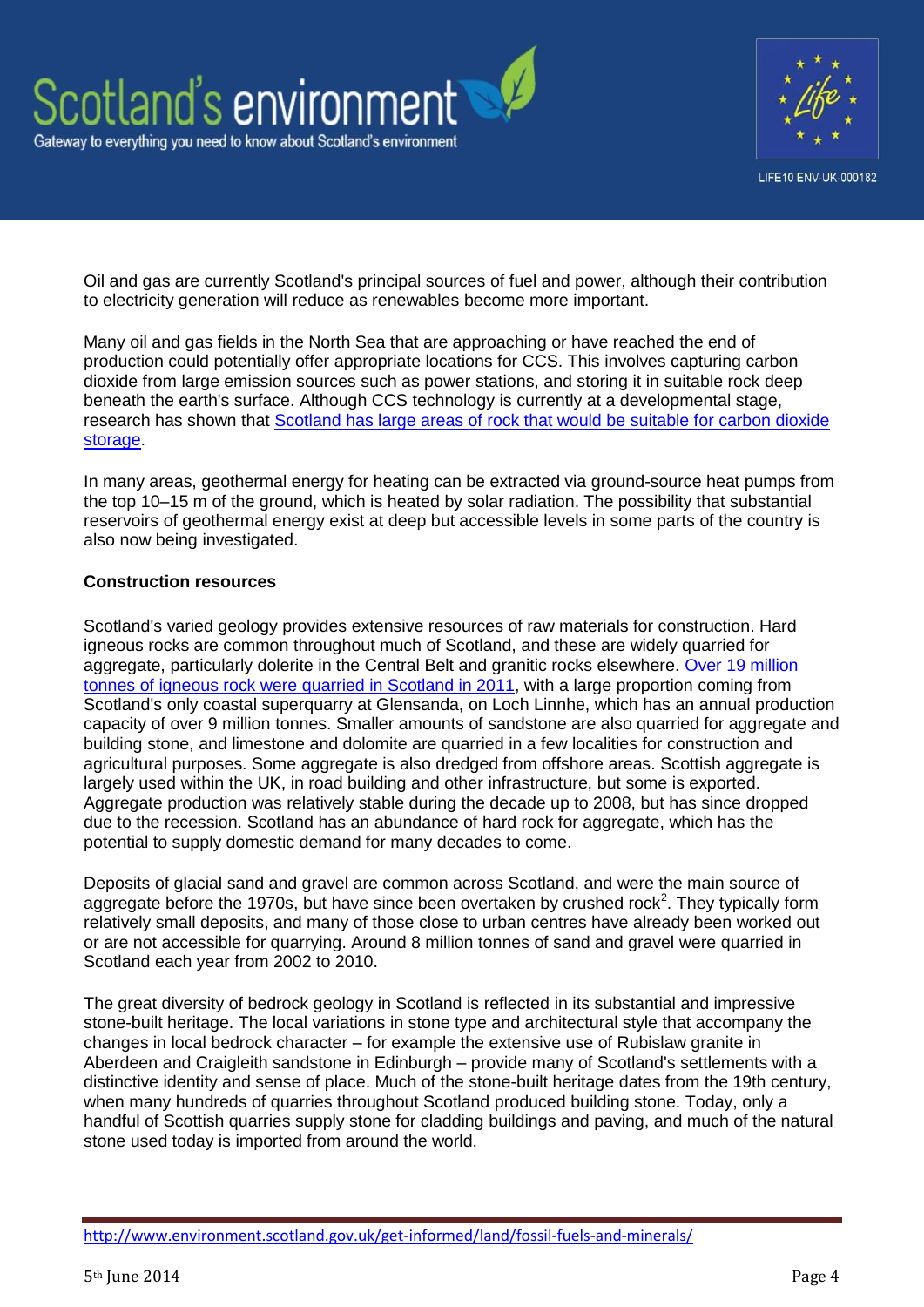



Having been out of favour for many decades, the demand for local stone is now rising due to growing interest in using it in modern buildings, increased funding for the conservation of historic buildings and urban regeneration projects, and the need to repair decaying stone buildings. New and varied sources of local building stone will be required in future to meet the growing demand.

#### **Industrial minerals**

Relatively small amounts of clay and fire clay are worked for brickmaking. Talc, largely used for roofing felt, is worked in a quarry on the island of Unst in Shetland. Scotland has some deposits of silica sand suitable for glassmaking, largely in the Central Belt, where there are a small number of working quarries. A high-purity silica sand mine at Lochaline was closed in 2009. Around 500,000 tonnes of silica sand was produced in Scotland each year between 2002 and 2008. Scotland has significant resources of silica sand that could be worked in the future.

Barytes is an industrial mineral, which is principally used as a component of drilling mud in oilfields. Scotland has large deposits of barytes in the area around Aberfeldy, and these are currently worked at the Foss mine, which produced over [30,000 tonnes of barytes in 2011.](http://www.bgs.ac.uk/mineralsuk/statistics/UKStatistics.html) A larger barytes deposit with measured resources of some [7 million tonnes](http://www.bgs.ac.uk/mineralsuk/statistics/mineralProfiles.html) exists nearby but is not currently worked.

#### **Metallic minerals**

No metal mines are currently working in Scotland, despite the country's long history of metal mining, with lead having been worked in the Leadhills area since the 13th century. The principal production of Scottish lead, together with small amounts of silver and gold, was at mines in the Leadhills– Wanlockhead, Tyndrum and Strontian areas. During the 19th and 20th centuries, substantial amounts of chromite were extracted from quarries on Unst, and iron ore from the Midland Valley<sup>3</sup>.

Significant gold deposits are known to exist, particularly at Cononish, near Tyndrum, which has been mined on a small scale in the past and is currently being explored. Cononish is thought to have resources totalling [154,000 ounces of gold and 589,000 ounces of silver.](http://www.scotgoldresources.com.au/projects/cononish-gold-and-silver-project/) Exploration for other gold deposits continues in the area, and other small gold prospects are known in a number of places in Scotland.

It is likely that there will be an increase in demand for the types of metals used in new technologies, such as electric cars and wind turbines. These metals include the rare earth elements, platinum, lithium and tantalum. Some of these metals are currently sourced from only a small number of mines across the world, many of them in central Africa, China or Brazil, and there are concerns about security of supply. There has been little or no systematic exploration for resources of most of these strategic metals in the UK, but potential deposits in Scotland are the subject of ongoing research.

[Detailed mineral resource maps](http://www.scotland.gov.uk/Publications/2008/05/27155411/0) are available for some areas in the Central Belt of Scotland.

<http://www.environment.scotland.gov.uk/get-informed/land/fossil-fuels-and-minerals/>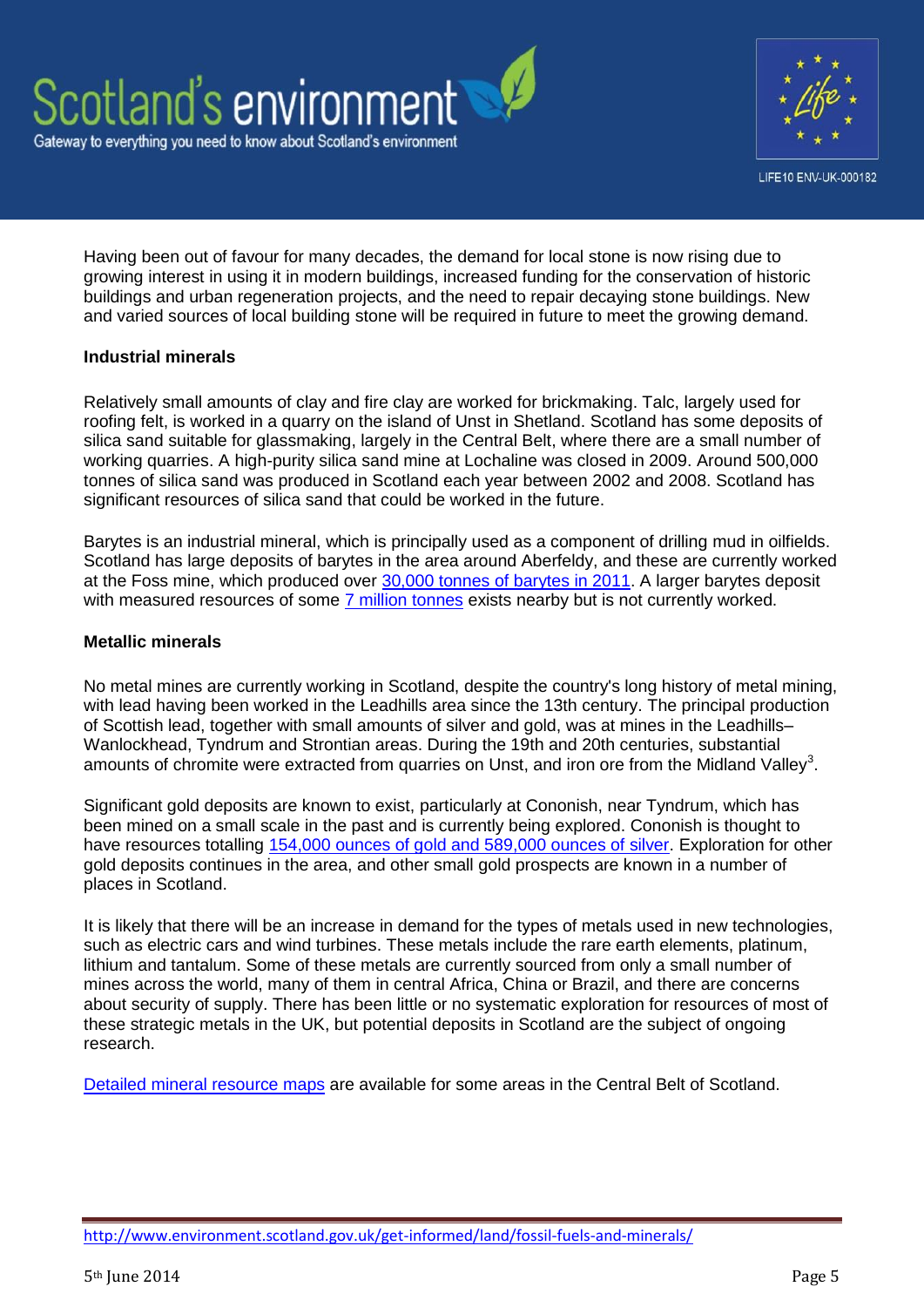



Figures 1 and 2 illustrate the amount and value of geological resources produced onshore in Scotland in 2011.



**Figure 1:** Geological resources produced onshore in Scotland in 2011 (excluding oil and gas)



**Source:** Based on data from the UK Minerals Yearbook 2012.

**Figure 2:** Approximate value of geological resources produced onshore in Scotland in 2011 (excluding oil and gas)

**Source:** Based on data from the UK Minerals Yearbook 2012.

#### **Wider impacts of extracting resources**

Any mining, quarrying or drilling is likely to have an impact on the local environment, economy and people. These impacts may be positive or negative, and may be temporary or permanent.

<http://www.environment.scotland.gov.uk/get-informed/land/fossil-fuels-and-minerals/>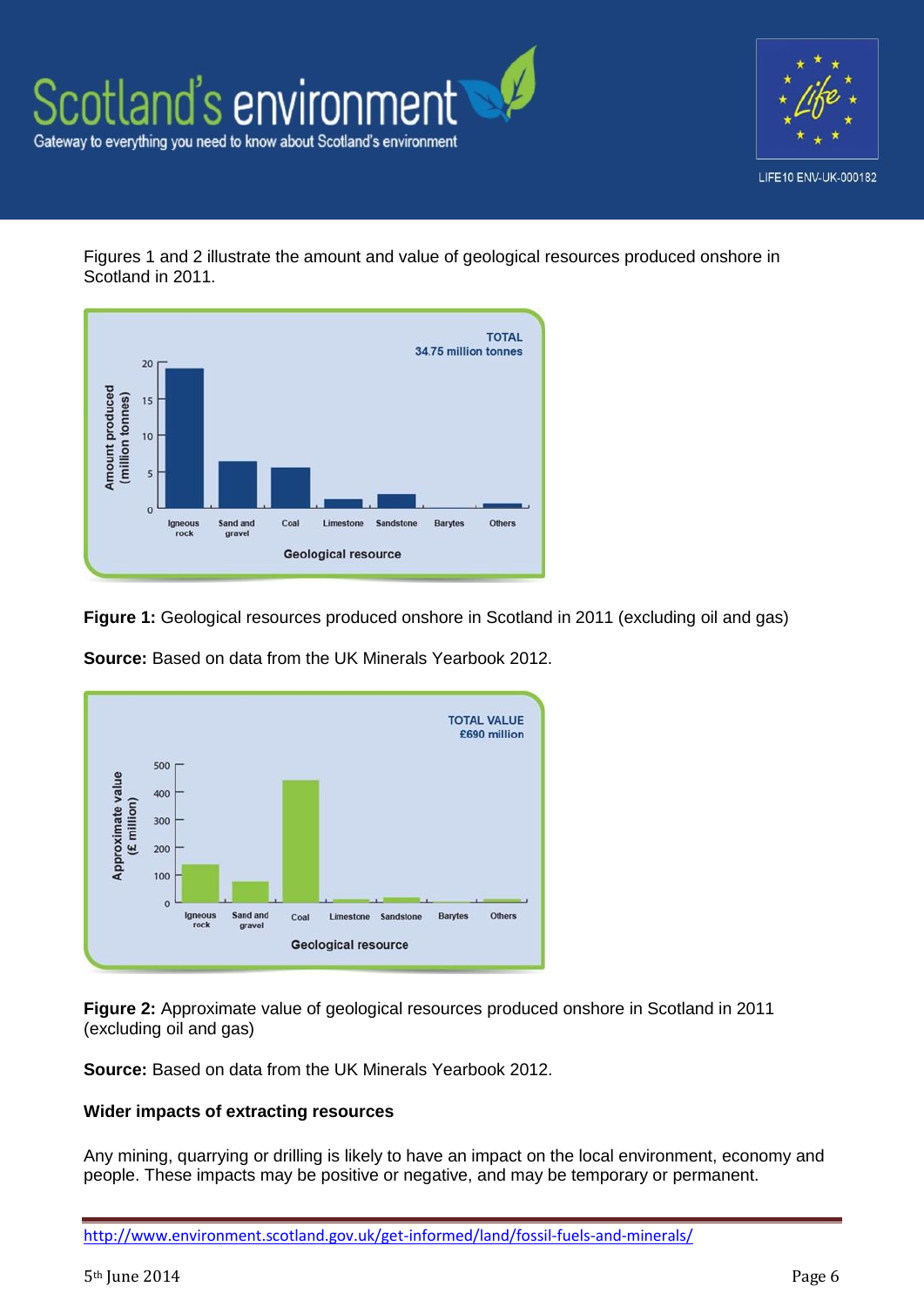



Potential negative impacts include air pollution by dust around quarries, noise pollution, waste, visual effects on the landscape, damage to the area's ecology and increased use of roads and railways. Positive impacts may include jobs and contributions to the local economy, and beneficial changes to the area's [ecology.](http://afterminerals.com/)

Extraction is controlled by laws that require appropriate operation and subsequent restoration of all mine and quarry sites. Many mines and quarries have been sympathetically restored after working and some can become sites of importance for geodiversity and biodiversity.

However, mining and quarrying that predates current environmental legislation has left a legacy of environmental change. Some of these changes are negative, such as scarred landscapes, areas of contaminated land and water around mine dumps, groundwater pollution and subsidence above abandoned coal mines. Other impacts are more positive, such as the development of tourist attractions at old mines and the potential for geothermal energy from abandoned mine-waters.

# **Pressures affecting fossil fuels and minerals**

The majority of Scotland's geological resources are non-renewable, and therefore need careful management to ensure they will be available for future generations.

The key pressures can be divided into three main groups:

- exploitation;
- demand and economic factors;
- environmental issues and resource sterilisation.

# **Exploitation**

Many of Scotland's geological resources have been worked extensively, chiefly during the last century. This is particularly true of fossil fuels (coal, oil and gas), aggregates, barytes and lead. In most cases, it will be many years before deposits are exhausted, but it is important to note that their lifetime is finite. Scotland has significant resources of coal, hard rock for aggregate, barytes and silica sand, and exploitation at the current rates can be continued for many years.

# **Demand and economic factors**

A major constraint on the exploitation of any geological resource is the demand for, and market value of, that resource. Mineral producers in Scotland have to compete in world commodities markets with cheaper imports from abroad, and production from many of Scotland's resources is only economic if the global price of that resource is relatively high. For example, mining for Scottish gold is only economic when the market price is high, due to very high production costs in Scotland.

Demand for energy resources is generally strong, although the recession that began in 2008 led to a notable slowing in demand.

<http://www.environment.scotland.gov.uk/get-informed/land/fossil-fuels-and-minerals/>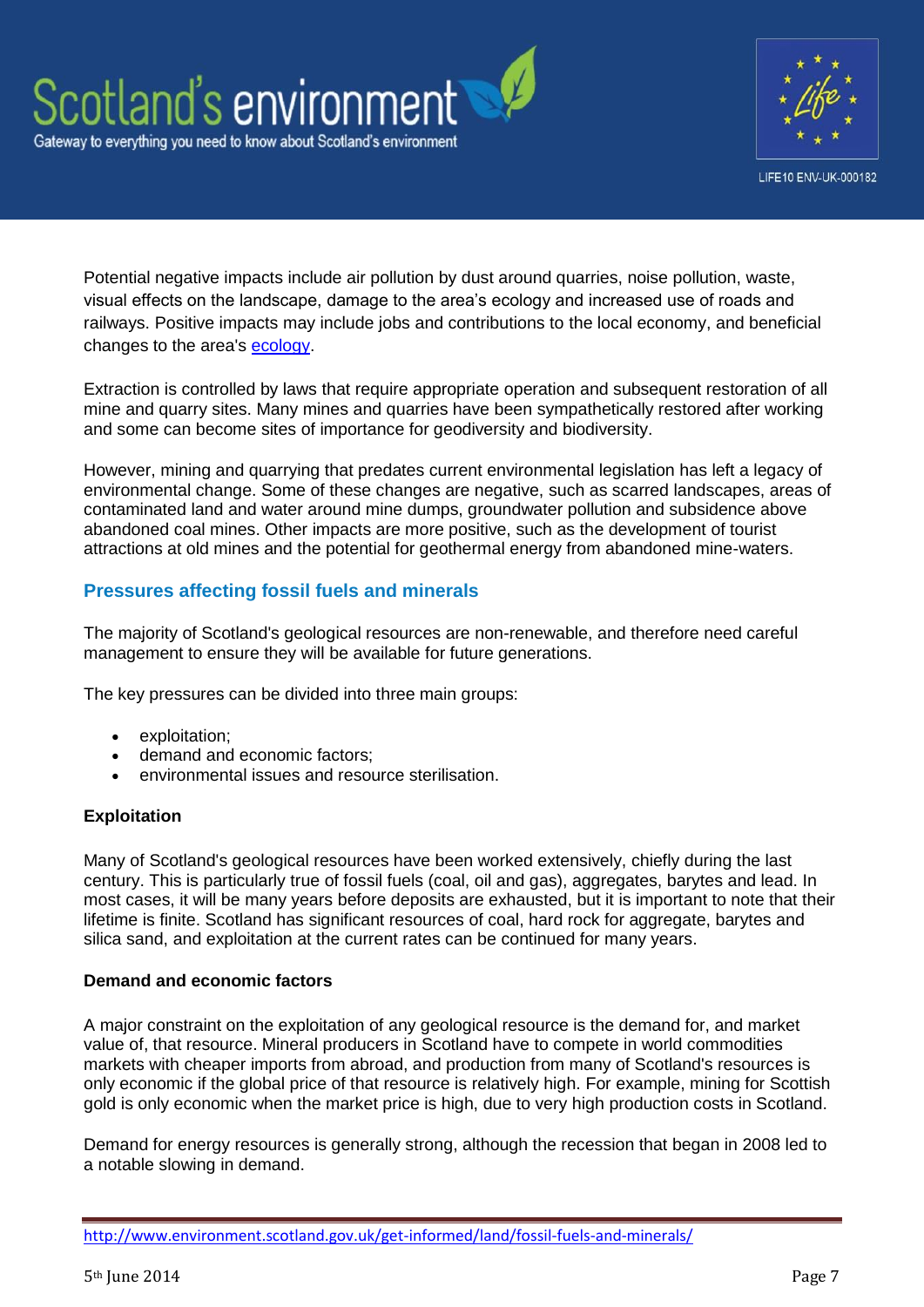



Coal produced in the UK has had to compete with cheaper imported coal in the past, but an increase in international coal prices since 2005 has made UK coal more competitive (for more information, download the [mineral profile for coal\)](http://www.bgs.ac.uk/mineralsuk/statistics/mineralProfiles.html). Demand for barytes is directly linked to the level of exploration for oil and gas on the sea bed around the UK, as almost all Scottish barytes is used in the exploration industry as drilling mud.

Competition from cheaper imported stone has had a negative effect on the Scottish building-stone industry in recent decades. However, this is changing as the demand for natural stone grows, and planning regulations in some areas encourage the use of local stone in building repairs and in new buildings. The closure of so many former stone quarries means that it is often impossible to repair old buildings with the same stone that was used originally, so new or re-opened quarries will be required to repair historically important buildings to high conservation standards.

Increased demand for metals is likely to have some influence on the exploitation of Scottish mineral deposits in the near future. Recent high prices of gold led to a drive to re-open the gold mine at Cononish near Tyndrum, and begin further exploration in the surrounding area.

#### **Environmental issues and resource sterilisation**

Drilling, mining and quarrying to exploit geological resources can be damaging to the environment. For this reason, policies are in place to ensure extraction takes place in a sustainable and environmentally acceptable manner. In general, this means that well-planned extraction of the geological resource can be carried out in many areas.

However, the legacy of historic exploitation of mineral resources can result in pollution, for example when polluted water drains from abandoned mines into groundwater in some parts of Scotland.

Some of Scotland's geological resources are effectively sterilised – unavailable for us to use – because they occur underneath towns or areas that are already protected for landscape and environmental reasons. This is the case for many of the stone quarries that have been filled in and built upon as towns have expanded. An example of this is Craigleith Quarry in Edinburgh, which was the source of much of the sandstone for Edinburgh's New Town. The quarry has been built over and is now the site of a retail park.

It is anticipated that the long-term demand for Scotland's fossil fuels will be reduced as we move towards to a low-carbon economy. However, Scotland also offers the geological resources required for the storage of carbon dioxide generated by burning fossil fuels. Development of carbon capture and storage (CCS) would allow continued use of Scottish coal in a low-carbon economy.

# **References**

- *1. Rippon JH (2002) Coal. In: Trewin NH (ed.)* The Geology of Scotland, *pp 449-454. London: The Geological Society.*
- *2. Gribble CD (2002) Bulk Minerals. In: Trewin NH (ed.)* The Geology of Scotland, *pp 455-460*. *London:*
- *3. The Geological Society.Rice CM (2002) Metalliferous minerals. In: Trewin NH (ed.)* The Geology of Scotland, *pp 431-448. London: The Geological Society.*

<http://www.environment.scotland.gov.uk/get-informed/land/fossil-fuels-and-minerals/>